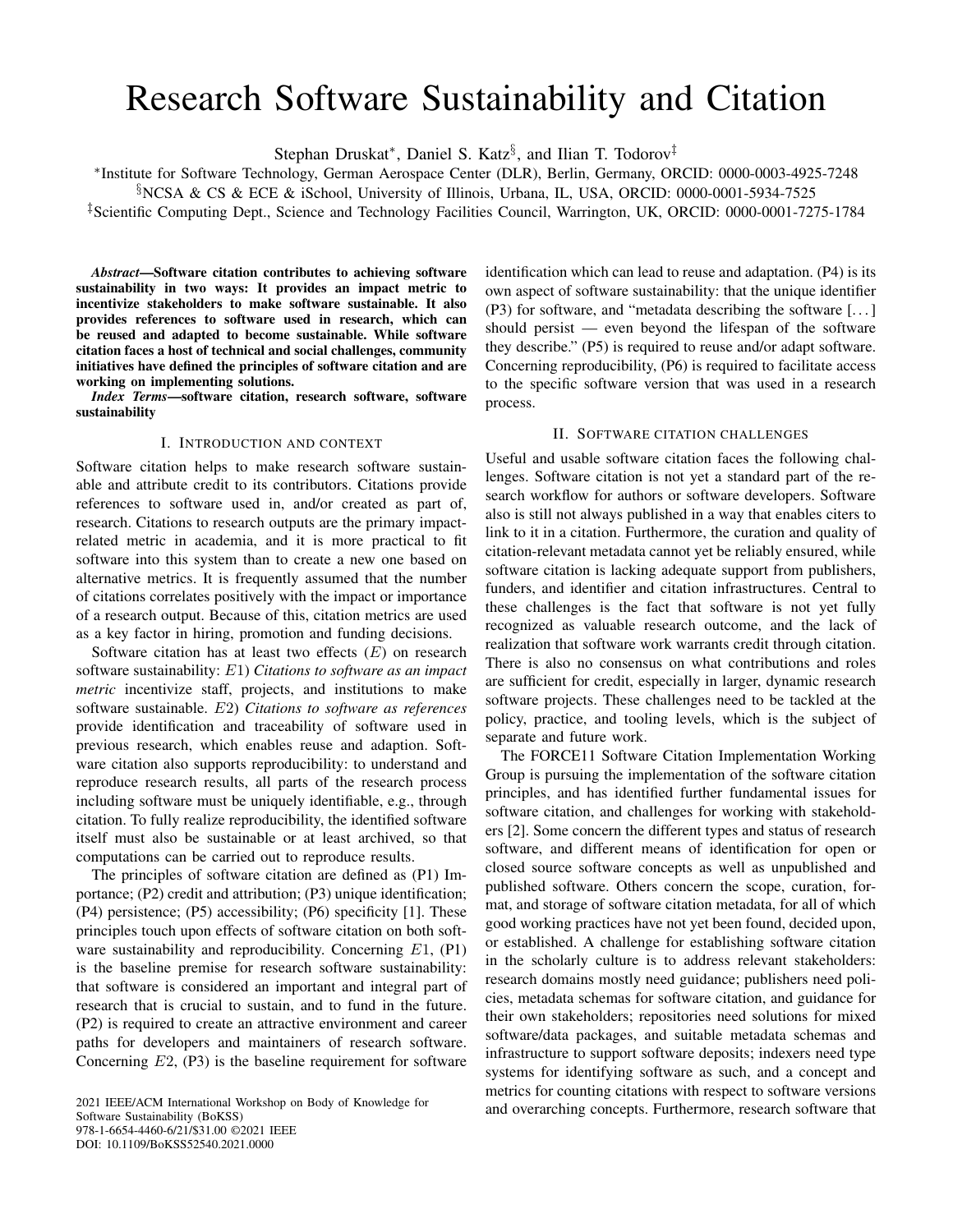is not user-facing, such as dependencies, is often neglected in software citation, as researchers are not aware of their use of them. These challenges are both social and technical, and most challenges are interdependent: social challenges can best be overcome with the help of technical solutions, and technical solutions cannot be accomplished without a strong enough social mandate, which in turn requires a change in scholarly culture in the first place.

## III. EXISTING SOLUTIONS

Implementations and solutions that serve some of the software citation principles exist. (P1) and (P2) are served by ongoing arguments for the importance of software for research [3], which find their way into policy [4]. (P3) and (P6) are served by existing platforms which publish software versions with a DOI [5]. (P4) and (P5) are served by platforms and software registries that retain code, unique identifiers, and/or software metadata, and that publish software [5, 6].

Guidance exists for specific challenges, e.g., on software citation for (paper) authors [7] and (software) developers [8]. Software papers are a more conservative, paper-like alternative to publication of software objects [9]. Solutions to making dependencies visible and accessible for citation and credit are being developed, where users cite only the packages they use and those packages cite their dependencies [10] [1, "Derived software"]. Metadata schemas [11] and formats [12], as well as citation formats for software have been developed. And the FORCE11 Software Citation Implementation Working Group continues to work with stakeholders to establish good practices, and build a social mandate for the implementation of software citation.

#### *A. Weaknesses*

The ongoing implementation of and experience with solutions for software citation have exposed some weaknesses. Firstly, it is hard to create consensus about solutions across disciplines and stakeholders, implement them, and promote take-up. While the software citation needs of communities are known, the implementation of solutions is taking longer than has been hoped for. Some particular solutions also have their own weaknesses. For example, research software often does not have a final product that can be published; It is developed dynamically across many versions that each can be used and each may have their own correct set of (citation) metadata. This creates substantial overhead for developers and maintainers for the curation of software metadata. Simultaneously, unique identifiers cannot be assigned automatically to every revision and recorded in metadata before the revision is committed. This makes it hard to sync versions and metadata. This can partly be solved by archiving software with Software Heritage, which assigns unique identifiers to every revision/commit. With regard software citation metadata formats, there is no agreement which of the existing solutions [12, 11] should be used when and by which stakeholder group: While one aims to provide only citation-relevant metadata and targets mainly human users, the other is more generic and optimized for

compatibility with web standards. This can be solved through compatibility, and existing conversion software.

#### *B. Strengths*

Many solutions for software citation address real needs. Better software citation practice can close gaps in representing real world relations between research outputs, their impact, and the allocation of credit [10]. This can lead to better career options for software developers and maintainers in academia, prevent brain drain towards industry, and thus sustain research software projects. Many solutions are developed by and for the community. For example, the FORCE11 Working Group is made up of software citation stakeholders and practitioners who know the needs of their communities and/or experience them first-hand. This will ideally lead to solutions that target the needs of communities. Finally, software citation can show and reward the impact of software on research, and incentivize the creation and maintenance of sustainable research software, which will enable replicability and reproducibility of research results.

#### **REFERENCES**

- [1] A. M. Smith *et al.*, "Software citation principles," *PeerJ Computer Science*, vol. 2, no. e86, 2016. doi: 10.7717/peerj-cs.86
- [2] D. S. Katz *et al.*, "Software Citation Implementation Challenges," May 2019. [Online]. Available: http: //arxiv.org/abs/1905.08674
- [3] H. Anzt *et al.*, "An environment for sustainable research software in Germany and beyond: Current state, open challenges, and call for action," *F1000Research*, vol. 9, p. 295, Apr. 2020. doi: 10.12688/f1000research.23224.1
- [4] Deutsche Forschungsgemeinschaft, "Guidelines for safeguarding good research practice. code of conduct," Sep. 2019. doi: 10.5281/zenodo.3923602
- [5] S. van de Sandt *et al.*, "Practice meets principle: Tracking software and data citations to Zenodo DOIs." [Online]. Available: http://arxiv.org/abs/1911.00295
- [6] R. Di Cosmo *et al.*, "Software Heritage: Why and How to Preserve Software Source Code," in *iPRES 2017*, Kyoto, Japan, Sep. 2017, pp. 1–10. [Online]. Available: https://hal.archives-ouvertes.fr/hal-01590958
- [7] N. P. Chue Hong *et al.*, "Software Citation Checklist for Authors," Oct. 2019. doi: 10.5281/zenodo.3479199
- [8] ——, "Software Citation Checklist for Developers," Oct. 2019. doi: 10.5281/zenodo.3482769
- [9] A. M. Smith *et al.*, "Journal of Open Source Software (JOSS): Design and first-year review," *PeerJ Computer Science*, vol. 4, p. e147, Feb. 2018. doi: 10.7717/peerjcs.147
- [10] S. Druskat, "Software and Dependencies in Research Citation Graphs," *Computing in Science & Engineering*, vol. 22, no. 2, pp. 8–21, Mar. 2020. doi: 10.1109/MCSE.2019.2952840